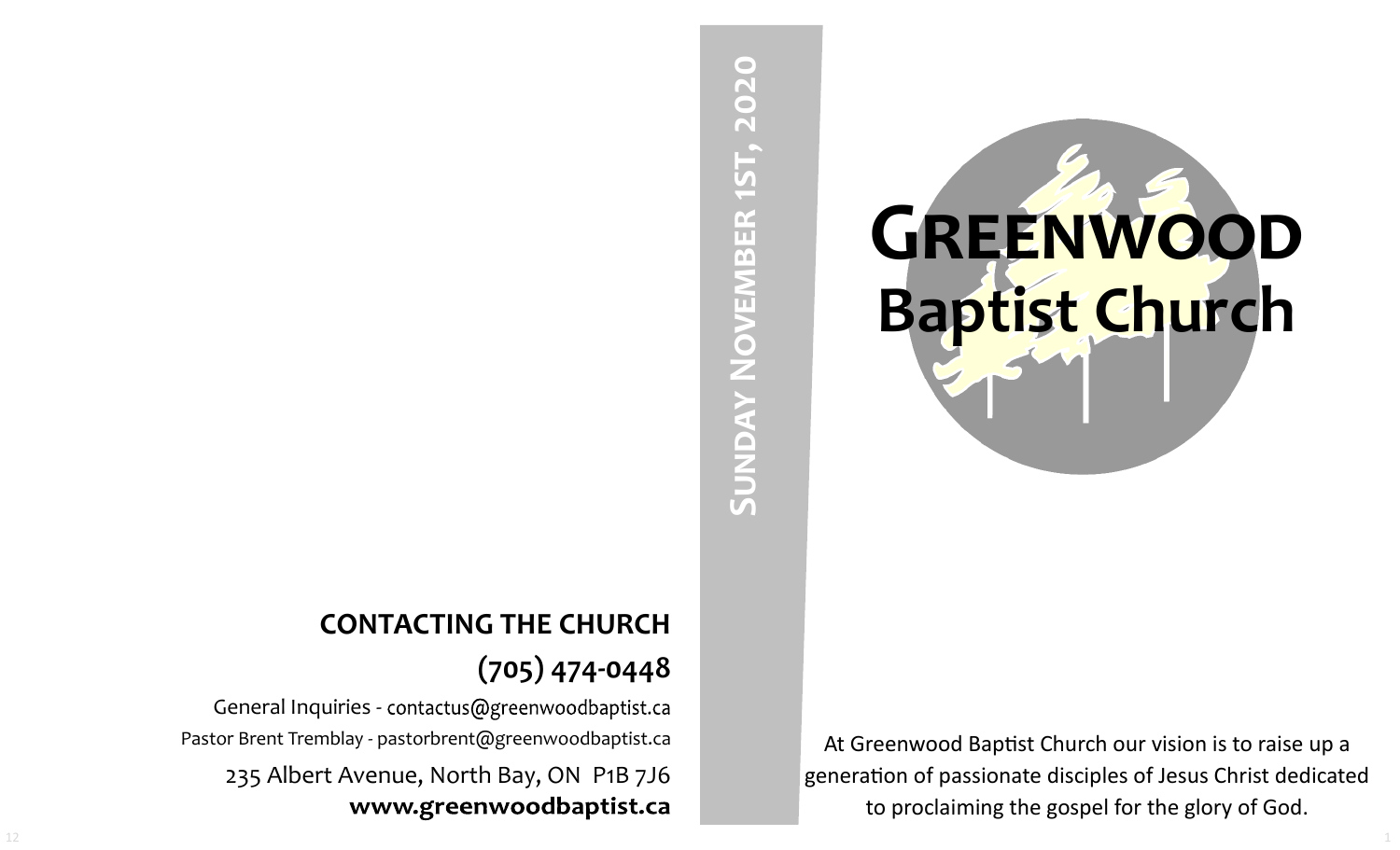# **WELCOME TO OUR SERVICE!**

### **Today at Greenwood: Sunday, November 1st**

Pastor Brent Tremblay Preaching: Mark 7:24-30 (From Dog to Child of God)

- *9:00am* **Prayer Time** (inside in the Fellowship Hall)
- *10:00am* **Worship Service**

*We do not walk around and collect offerings at this time. Please use the offering plates provided near the entrance and exit doors at the back of the sanctuary. You can also visit our website and select "Give" from the top menu.*

*6:00pm* **International Day of Prayer** - Join us tonight, here at the church.

Be sure to check us out on YourTV at 11:00am, 5:00pm and 11:00pm on Sundays!

### **This Week:**

### MONDAY, NOVEMBER 2<sup>ND</sup>

4:00pm Women's Prayer Meeting *235 Albert Avenue*

### TUESDAY, NOVEMBER 3<sup>RD</sup>

6:30pm JR. Youth Group at the church 7:00pm Small Group *60 Ellendale Drive \*Zoom is available*

### WEDNESDAY, NOVEMBER 4TH

9:30am Ladies Book Study 126 Wallace Heights Dr. \*Zoom is available

### **Chronological Bible Reading Plan**

November 1st - Matt 20-21 November 2<sup>nd</sup> - Luke 18:15-19:48 November 3<sup>rd</sup> - Mark 11, John 12 November 4<sup>th</sup> - Matt 22, Mark 12

WEDNESDAY, NOVEMBER  $4^{\text{th}}$  continued... 7:00pm Small Group

*425 William Street, B02 \*Zoom is available* 

### THURSDAY, NOVEMBER 5TH

10:00am Small Group *235 Albert Avenue* 6:30pm Small Group *435 Trunk Rd., Bonfield*

November 5<sup>th</sup> - Matt 23, Luke 20-21

### SUNDAY, NOVEMBER 8TH

November 6<sup>th</sup> - Mark 13 November 7<sup>th</sup> - Matt 24 November 8<sup>th</sup> - Matt 25

9:00am Prayer Time 10:00am Worship Service and Communion *Pastor Brent Preaching*

### **Missions Update:**

Please pray for the Karwurs and their ministry as they adjust through all the COVID restrictions/regulations. They are still offering classes through on-line learning at the seminary in Indonesia. Pray for the students as they adjust to this new style of learning.

Pray that the Karwurs are able to return to Indonesia in early January. Their plans to return in October have been canceled in light of the COVID travel restrictions.

Praise God that the seminary is doing very well financially with the high enrollment and generous contributions!

They are currently going through the accreditation process for the Seminary's Bachelor and Master of Theology programs. Pray that they will find favour with the authorities who make these decisions.

Pray that the upcoming Graduation ceremony will be able to happen on Nov. 6th. There are 18 students who are finishing their final research paper and ready to graduate.

We are in need of some more help on Sunday mornings. If you would like to be on our tech team please contact Laura in the office (contact info on back page). Training is available for each position.

### **Brents Bits and Pieces:**

Two elders' wives sat mending their husbands' pants. One of them said to the other, "Poor John, he is so discouraged by his church work. Just the other day, he said that he was considering resigning. It seems like nothing ever goes right for him." The other wife replied, "That's too bad. My husband was saying exactly the opposite. He's been feeling so inspired lately. It seems like he's closer to the Lord than ever."

A heavy silence filled the room as the women continued mending the pants – one the seat and the other the knees.

~ Anonymous



Like us on Facebook for updates and events on the church! "Greenwood Baptist Church"

For more reading plans please check out: www.ligonier.org/blog/bible-reading-plans/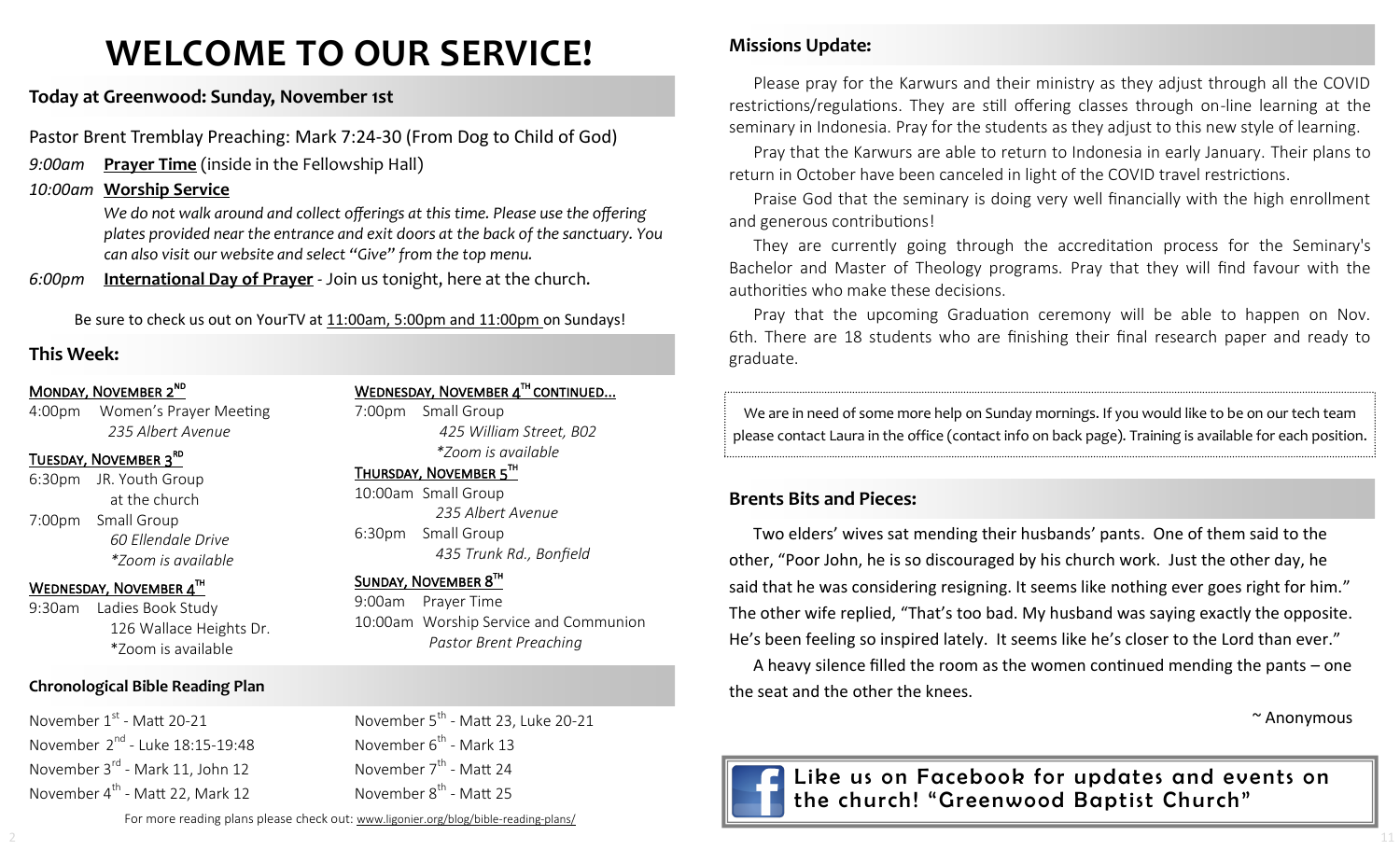## **HOME BIBLE STUDY NOTES**

- 1. Why did Jesus travel to the region of Tyre and Sidon? How does this story of the Syrophoenician woman relate to His earlier encounter with the Pharisees? (vv.1-23)
- 2. Both Jairus (Mark 5: 21-23) and this woman came to Jesus with similar needs and fell at his feet. Give reasons why she would be at a disadvantage next to him.
- 3. Can you think of reasons why the disciples would reject her?
- 4. Jesus did not answer her immediately. (Matt 15:23) Was He rejecting or testing her?
- 5. When Jesus spoke about the "children being fed first" (v.27) and the "children's bread", who was He referring to? (Ex 4:22; Matt 15:24)
- 6. What kind of a dog was Jesus referring to? What are the differences between the two?
- 7. What did Jesus intend for her to discover in his parable? (Ac 10:15; Isa 42:1; Isa 49:6; 61:11; Rom 1:16)
- 8. Discuss her response in v.29, and the ways we can emulate this woman's faith.

### **Praises and Prayer Requests:**

- **Renee Madigan's** mother passed away last weekend, please be in prayer for the family during this time of grief.
- **Fran Georgeneau** is recovering from recent gallbladder surgery.
- **Cherri DiGiacomo** has been struggling with an infected tooth for weeks. Please pray for her healing. Pray also for **her sister.**
- We are in need of some volunteers for our **tech team on Sunday** mornings as well as other areas. Pray for people to step into these roles.

### **Upcoming Events:**

- **Notice of Annual Business Meeting/Devotional** Sunday, November 22, 2020 at 6pm. The agenda is posted in the hallway. Please speak with Gordan Rennie for more information.
- **Small Groups** are running, and there is still time to join. Please sign up if you would like to attend a group as we have to keep a close eye on numbers this year.
- **STUDENT CAB VOUCHERS** are available to any students that need a ride to or from our service. They can be picked up at the Welcome Centre or talk to our Student Ministry Leaders.
- **Ladies Monday Meetings** 4:00pm in the Fellowship Hall. This week there will be a prayer meeting.
- **JR. Youth** weekly at 6:30pm. Youth is open to any student in Grades 5-7. Masks are required during these events. For more information please contact Amy Sauder. (sauderaj@hotmail.com)
- **LADIES BIBLE STUDY** the Wednesday morning study continues this week at 9:30am, and will be held every second week for 10 weeks ending in March. Zoom is also available.
- **PRAYER FOR THE PERSECUTED CHURCH** Please join us tonight at 6:00pm to spend some time in prayer for the Persecuted church. This year we will be focusing on Nigeria, Yemen and Bangladesh.
- **WOMEN'S SHEPHERDING** the first Shepherding session of the season will be on November 14<sup>th</sup> at 4:00pm. This is a monthly event, all ladies are welcome!
- **OPERATION CHRISTMAS CHILD** the church is collecting shoeboxes for Samaritan's Purse. Pick up a box or two in the hallway and return them by November  $15^{th}$ !



### **Giving at Greenwood:**

### Thanking God For: \$ 3,200

Our yearly offering envelopes are available in the office, please contact us by email or phone if you would like a set for yourself.